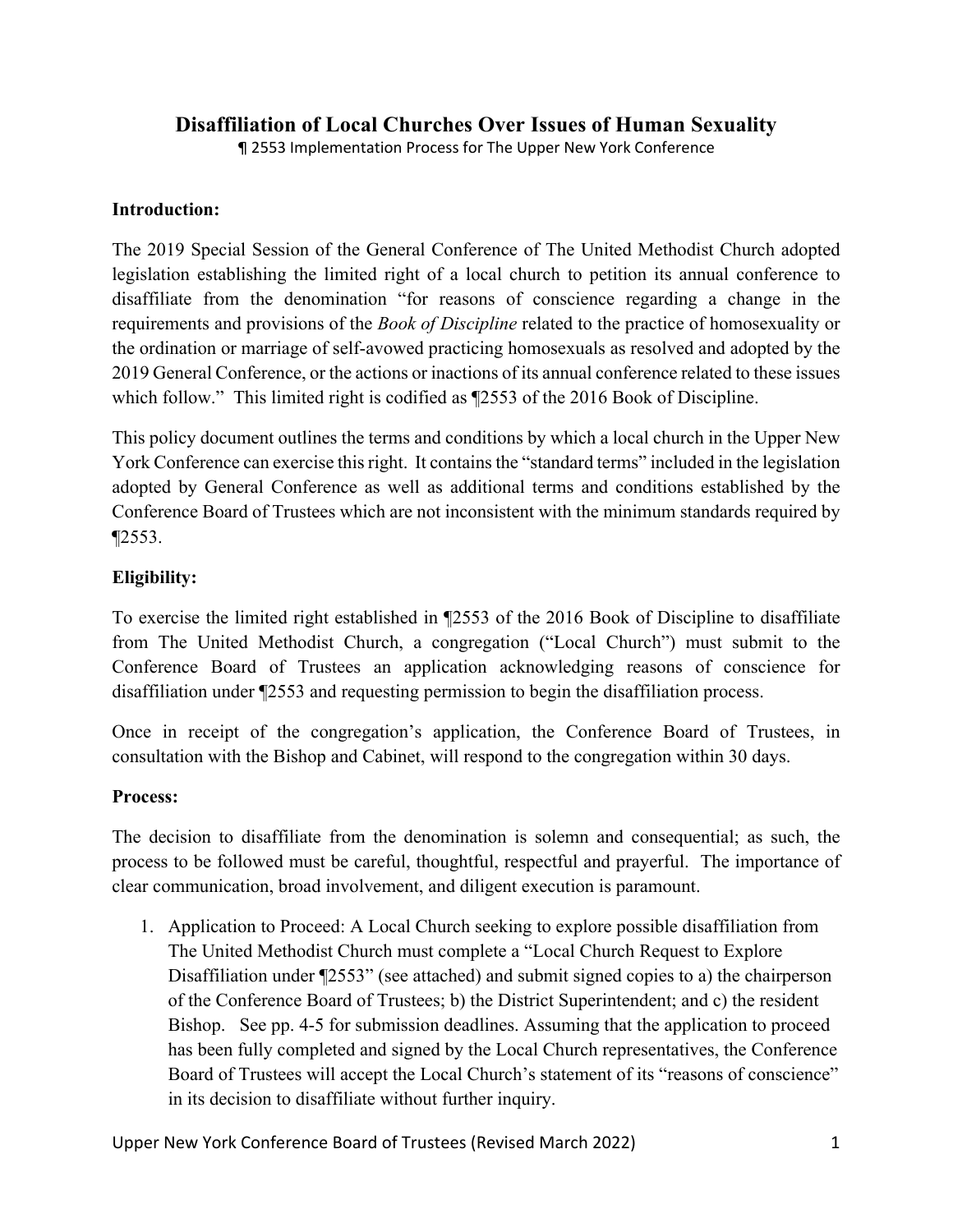- 2.
- 3. Estimate of Required Payments: Once the Local Church's application to proceed has been approved by the Conference Board of Trustees, the Conference Treasurer will provide the Local Church with an estimate of all known payments to be made by the Local Church prior to disaffiliation under the terms of the disaffiliation agreement (see *Terms of Disaffiliation* section below).
- 4. Church Conference Vote: Once the Local Church's application to proceed has been approved by the Conference Board of Trustees and the Conference Treasurer has provided the Local Church with an estimate of required payments, and after a genuine process of churchwide discernment, the Local Church may request of its District Superintendent that a called Church Conference (¶248) be held to consider the request for disaffiliation.
	- a. Balloting: As per ¶2553.3, "The church conference shall be conducted in accordance with ¶ 248 and shall be held within one hundred twenty (120) days after the district superintendent calls for the church conference. In addition to the provisions of ¶ 246.8, special attention shall be made to give broad notice to the full professing membership of the local church regarding the time and place of a church conference called for this purpose and to use all means necessary, including electronic communication where possible, to communicate. The decision to disaffiliate from The United Methodist Church must be approved by a two-thirds (2/3) majority vote of the professing members of the local church present at the church conference."
	- b. Resolution to be Considered: "After a genuine process of churchwide discernment, including consideration of the estimated payments necessary to fulfill the financial obligations involved in disaffiliation, the Church Conference of [Local Church Name] requests to disaffiliate from the United Methodist Church and the Upper New York Conference due to reasons of conscience as per ¶2553. Furthermore, upon adoption of this resolution, the Church Conference of [Local Church Name] directs its board of trustees to negotiate with the Conference Board of Trustees the final terms of disaffiliation."
	- c. Documentation: The Local Church must provide documentation, to the satisfaction of the Conference Board of Trustees on behalf of the Annual Conference, which evidences the result of the disaffiliation vote taken at the Church Conference. Such documentation must be certified by an authorized officer of the Local Church and shall be included as an exhibit to the agreement to disaffiliate between the Local Church and the Conference Board of Trustees ("Disaffiliation Agreement").
- 5. Finalization of Disaffiliation Agreement: Upon direction of the Church Conference, the Local Church's board of trustees will work with the Conference Board of Trustees to finalize the terms of disaffiliation (Disaffiliation Agreement).
- 6. Establishment of New Not-For-Profit Corporation or Religious Corporation: The Local Church shall take all steps necessary to close and/or dissolve any legal entities and to settle,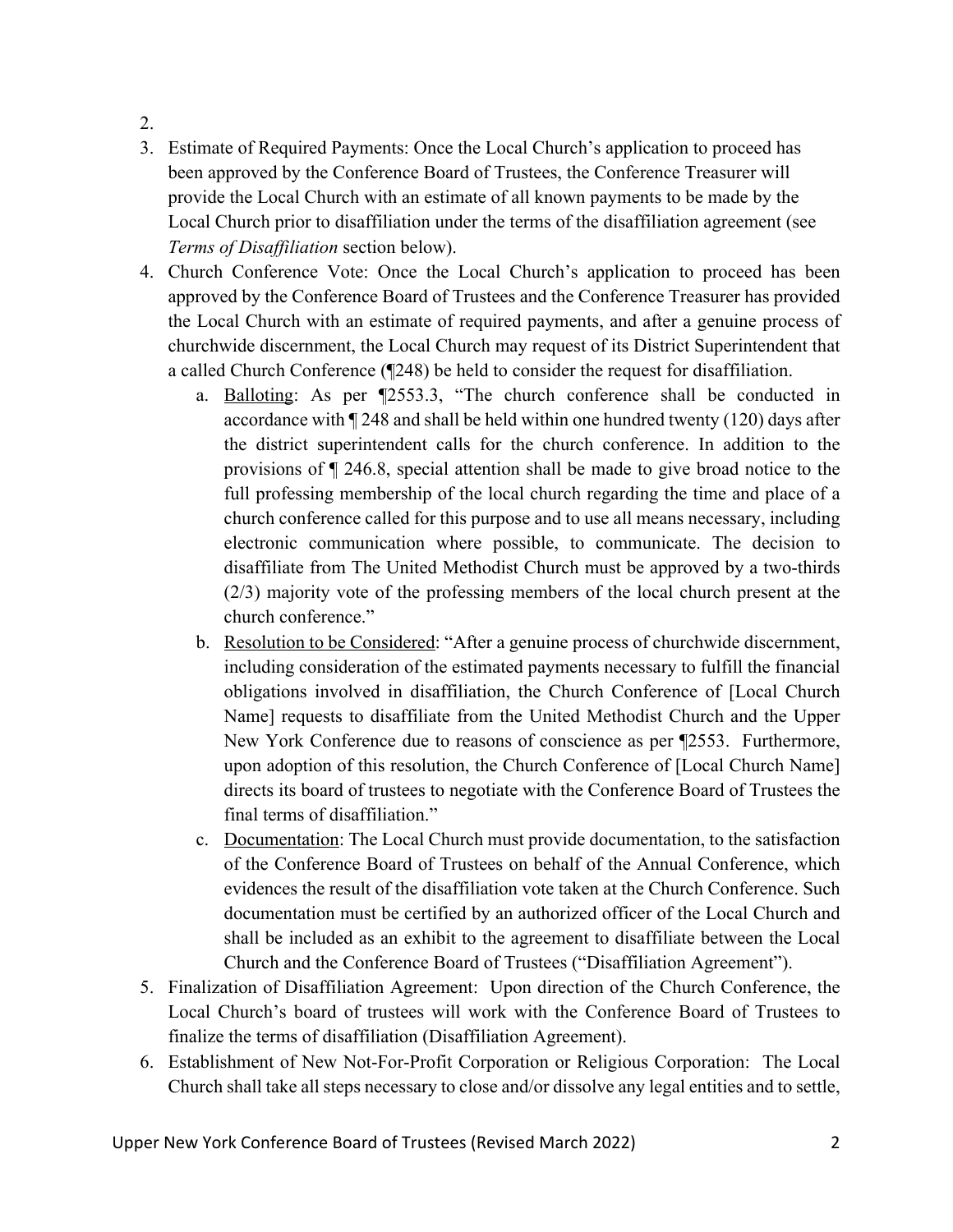liquidate, or transfer all assets and obligations of such entities, and to establish a new notfor-profit corporation or religious corporation, and to modify its current organizing documents, as needed to effectuate its disaffiliation from The United Methodist Church to the satisfaction of the Annual Conference. (See 2.c. under *Terms of Disaffiliation* below).

- 7. Payments Received: All payments stipulated in the finalized disaffiliation agreement must be received by the conference treasurer seven (7) days prior to the vote of the Annual Conference.
- **8.** Annual Conference Vote: After the Local Church has voted to disaffiliate and has negotiated the Disaffiliation Agreement with the Conference Board of Trustees, the disaffiliation shall be "ratified by a simple majority of the members ... present and voting" at a duly called session of Annual Conference, as required by Judicial Council *Decision* 1379 and  $\P$  2529.1 b (3).
- 9. Petitioning the Court: The Conference Board of Trustees will petition the New York State Supreme Court and/or the Attorney General to authorize the transfer of the Local Church's real and personal property to the new not-for-profit or religious corporation. Property cannot be transferred until NYS approval has been received.
- 10. Property Transfer: The real and personal property of the Local Church will be transferred to the new not-for-profit or religious corporation once approval has been received and all remaining fees and obligations have been settled. The effective date of the property transfer constitutes the effective date of disaffiliation.

## **Terms of Disaffiliation:**

The Local Church acknowledges and agrees that pursuant to ¶ 2501 of the *Discipline*, the Local Church holds all property, real and personal, tangible and intangible, in trust for the benefit of The United Methodist Church. This arrangement is known as the "Trust Clause," and represents both legal, historical, and ethical bonds between an annual conference and its member churches. Disaffiliation severs these bonds and, therefore, requires diligent and deliberate actions on the part of the Annual Conference and the Local Church.

To complete the disaffiliation process, a Local Church must complete all required steps in the application process, receive all necessary approvals (i.e., actions taken by the Church Conference, the Conference Board of Trustees, the Annual Conference, and New York State authorities), and must have fulfilled the following obligations set forth in the Disaffiliation Agreement:

- 1. Financial Obligations:
	- a. Apportionments: Any unpaid apportionments for the twelve (12) months immediately prior to the Disaffiliation Date, as calculated by the Annual Conference; AND an additional twelve (12) months of apportionments, as calculated by the Annual Conference. The amount of a Local Church's required apportionment payment will be shared with the Local Church by the Conference Treasurer prior to the execution of the Disaffiliation Agreement;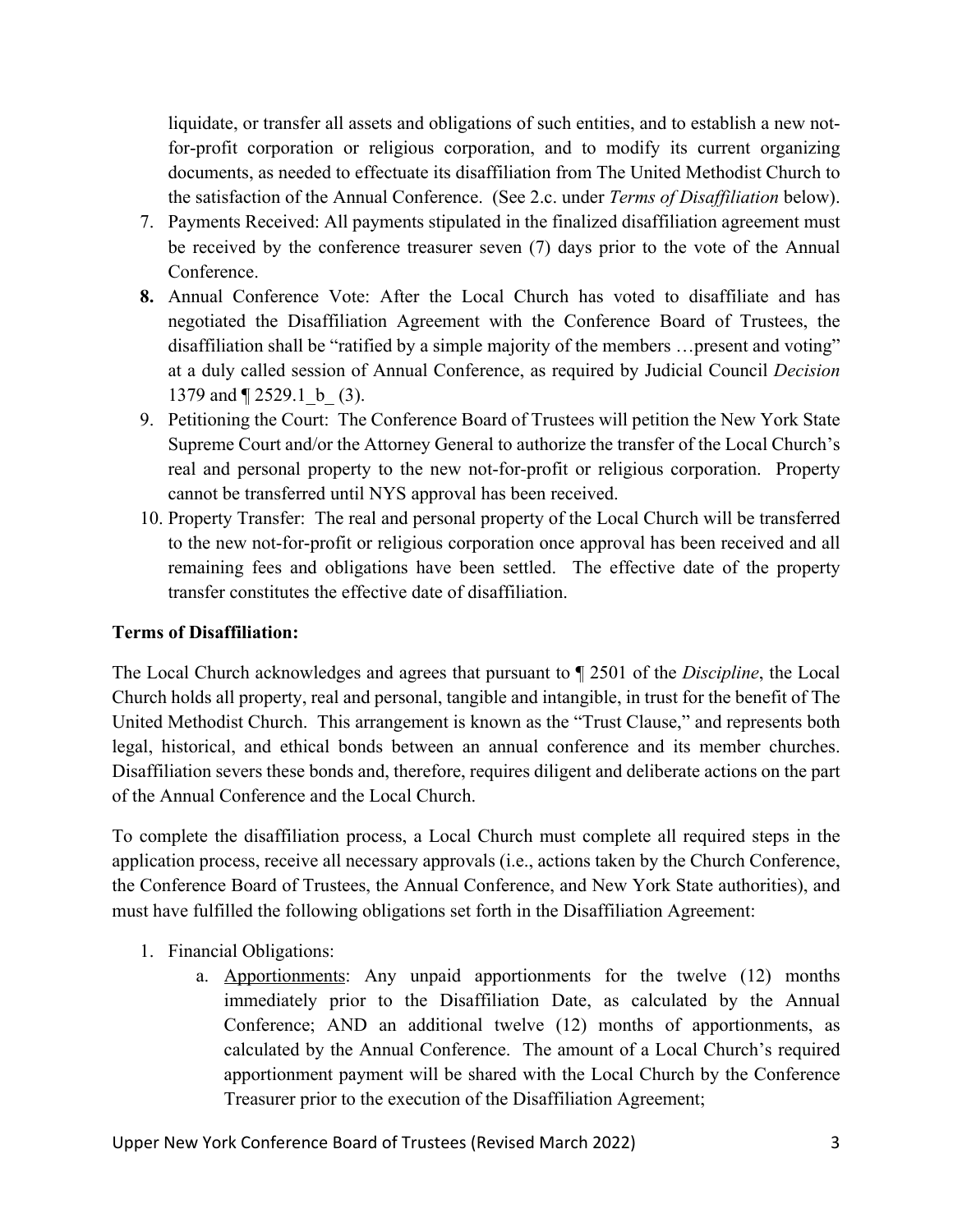- b. Pension Obligations: An amount equal to the Local Church's pro rata share, as determined by the Annual Conference, of the Annual Conference's unfunded pension obligations, based on the Annual Conference's aggregate funding obligations as determined by the General Board of Pension and Health Benefits using market factors similar to a commercial annuity provider. The amount of a Local Church's pro rata share will be shared with the Local Church by the Conference Treasurer prior to the execution of the Disaffiliation Agreement.
- c. Other Conference Obligations (¶ 2553.4a): The Local Church must settle the following additional conference obligations:
	- i. Property/liability insurance arrearages.
	- ii. Health insurance arrearages.
	- iii. Comprehensive Protection Program (CPP) arrearages.
	- iv. Pension arrearages.
	- v. Salary and benefits –The Local Church must pay its appointed clergy's compensation and benefits through the end of the appointment year immediately following the effective date of disaffiliation if the appointed clergy remains in the United Methodist Church and is unable to be appointed elsewhere.
	- vi. Conference held loan funds paid in full.
	- vii. Other Conference related debts.
- d. Other Financial Liabilities: The Local Church shall either satisfy all its debts, loans, and liabilities, or assign or transfer such obligations to its new entity. The Local Church must provide sufficient documentation of same to the Annual Conference.
- e. Transfer Costs: Any costs resulting from such transfers or other transactions, including, but not limited to, all closing costs, and, specifically including the cost of any application for New York State Supreme Court or Attorney General approval of such transfer and all attorneys' fees associated with such transfer, shall be borne by the Local Church. The Annual Conference shall fully cooperate with the Local Church, as needed and applicable, to ensure that such transfers and other transactions convey all the Annual Conference's interest – both for itself and on behalf of The United Methodist Church – in the real and personal, tangible and intangible property of the Local Church, subject to, with respect to real property, approval of the New York State Supreme Court or New York State Attorney General. Real property shall be transferred via Quit Claim Deed from the Annual Conference.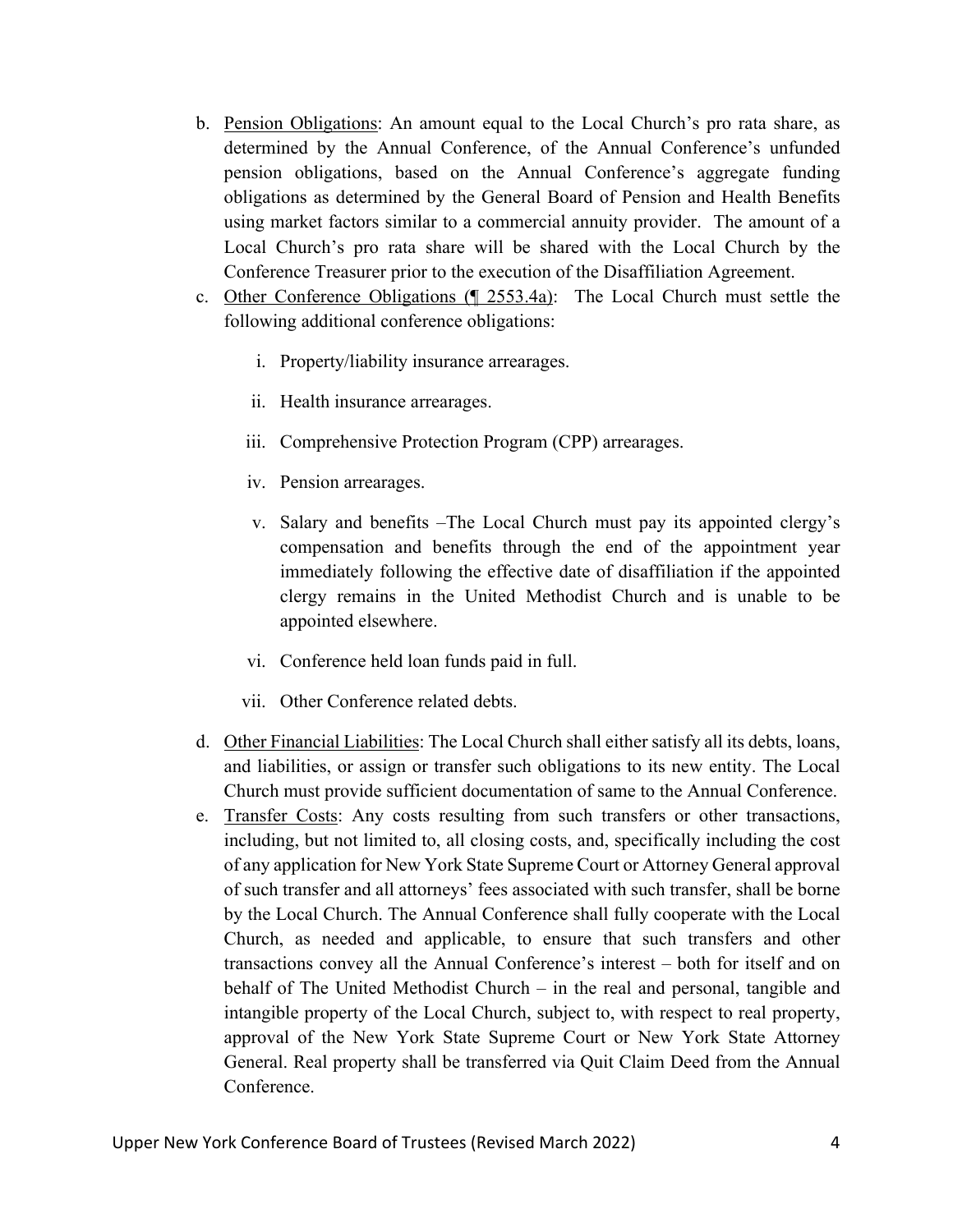- f. Property Payment: No financial consideration with respect to the transfer of real and personal property to the Local Church shall be required as part of the disaffiliation agreement.
- 2. Legal Obligations:
	- a. Intellectual Property: The Local Church shall cease all use of "United Methodist," the Cross & Flame insignia, and any other intellectual property of the denomination and the Annual Conference, including the removal of all signage containing the same.
	- b. Group Tax Exemption Ruling: As of the Disaffiliation Date, the Local Church shall cease to use, and also shall ensure that any affiliates of the Local Church which have been included in the group tax exemption ruling shall cease to use, any and all documentation stating the Local Church is included in the denomination's group tax exemption ruling administered by the General Council on Finance and Administration of The United Methodist Church. The Local Church and any of its affiliates which have been included in the group tax exemption ruling will be removed as of the Disaffiliation Date.
	- c. Dissolution of Legal Entities: The Local Church shall take all steps necessary to close and/or dissolve any legal entities and to settle, liquidate, or transfer all assets and obligations of such entities, and to establish a new not-for-profit corporation or religious corporation, and to modify its current organizing documents, as needed to effectuate its disaffiliation from The United Methodist Church to the satisfaction of the Annual Conference.
	- d. Indemnification: The Local Church shall indemnify, defend, and hold harmless the Annual Conference and its officers, directors, agents, and employees from any liability or costs (including reasonable attorney fees) resulting from any claim, action, or cause of action for damages to persons or property resulting from the Local Church's failure to take all necessary steps as required by the Disaffiliation Agreement.
- 3. Other terms and conditions (¶ 2553.4):
	- a. Records: The Local Church shall then turn over to the Annual Conference copies of church archives, membership rolls, historical documents related to funerals, baptisms, weddings, minutes, etc.
	- b. Cemetery/Columbarium: If the Local Church has a cemetery or columbarium, it will be required to take the property as part of the agreement; this will also include provisions related to continued maintenance after disaffiliation, and continued access for families and loved ones of United Methodists buried there.
	- c. Continuing as Plan Sponsor**:** Nothing in the Disaffiliation Agreement shall prevent the Local Church, after the Disaffiliation Date, from continuing to sponsor benefit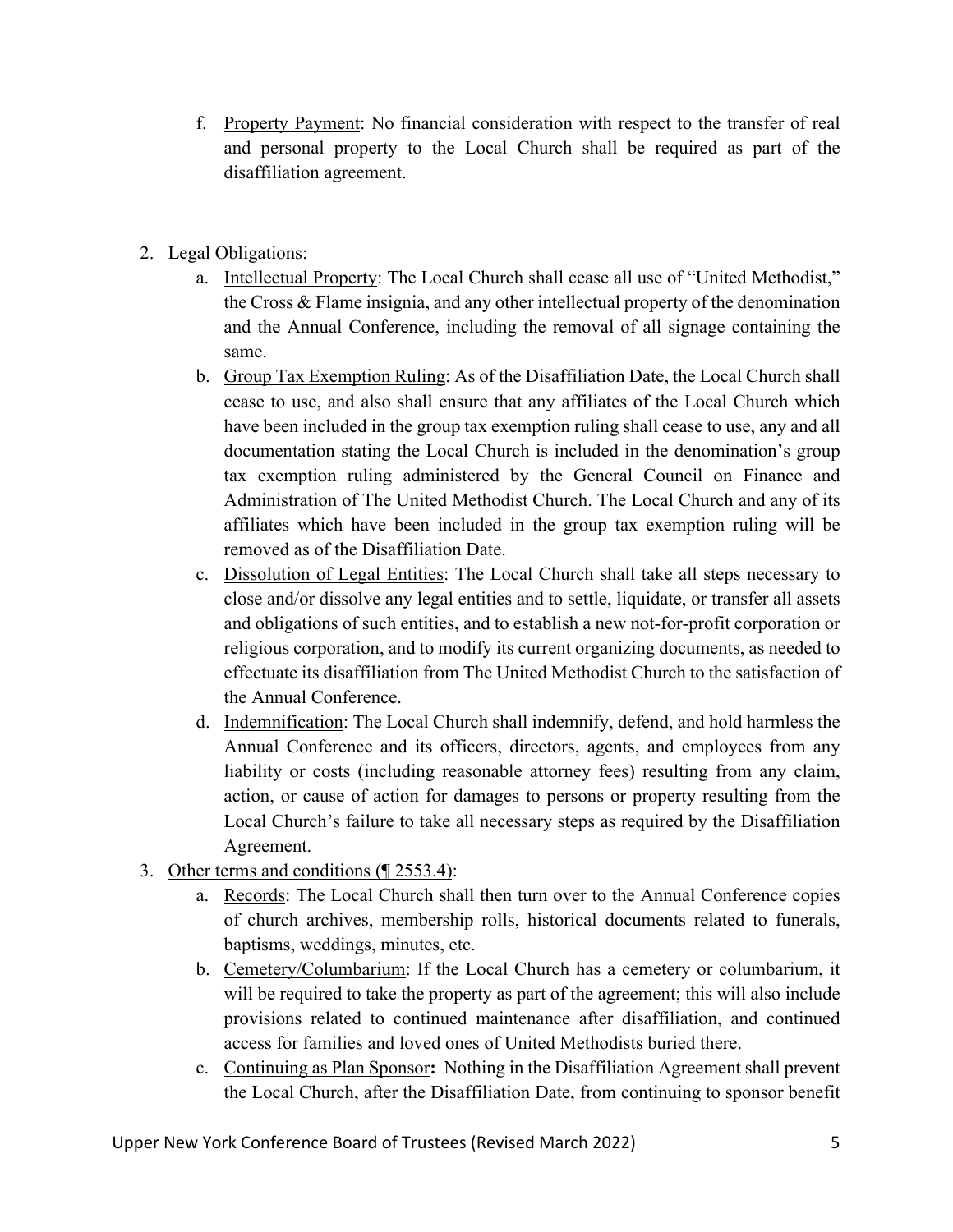plans from the General Board of Pension and Health Benefits, to the extent permitted by federal law, and provided the Local Church has not expressly resolved that it no longer shares common religious bonds with The United Methodist Church.

- d. Audited Financial Statement or Sworn Statement of Assets and Liabilities: The Local Church shall provide the Conference Board of Trustees with an audited financial statement or a sworn statement of assets and liabilities that indicates the current assets and liabilities of the Local Church. This will assist the Local Church and the Conference Board of Trustees in ensuring the Disaffiliation Agreement will cover all necessary financial matters and issues for the transition.
- 4. Schedule and Deadlines for Completion of Steps: To give congregations sufficient time to ensure clear communication, broad involvement, and diligent execution of the disaffiliation process, the Conference Board of Trustees will consider applications in three groups:
	- a. Group #1:
		- i. Application to Proceed: window closed at this time.
		- ii. Church Conference Vote: completed or in process.
		- iii. Finalization of Disaffiliation Agreement: to be completed by May 1, 2022.
		- iv. Annual Conference Vote: during June 2-4, 2022 annual conference session.
	- b. Group  $#2$ :
		- i. Application to Proceed: submitted by July  $1<sup>st</sup>$ .
		- ii. Church Conference Vote: completed no later than August 1, 2022.
		- iii. Finalization of Disaffiliation Agreement: completed no later than September 1, 2022.
		- iv. Annual Conference Vote: during special session of annual conference to be held in October 2022.
	- c. Group #3:
		- i. Application to Proceed: submitted by March 1, 2023.
		- ii. Church Conference Vote: completed no later than April 1, 2023.
		- iii. Finalization of Disaffiliation Agreement: completed no later than May 1, 2023.
		- iv. Annual Conference Vote: during regular June 2023 annual conference session.
- 5. Other Considerations:
	- a. Should the Local Church fail to satisfy all its obligations within the time period prescribed in the Disaffiliation Agreement, the Disaffiliation Agreement shall be null and void.
	- b. Under ¶ 2553, all disaffiliations by local churches under this section must be completed no later than December 31, 2023.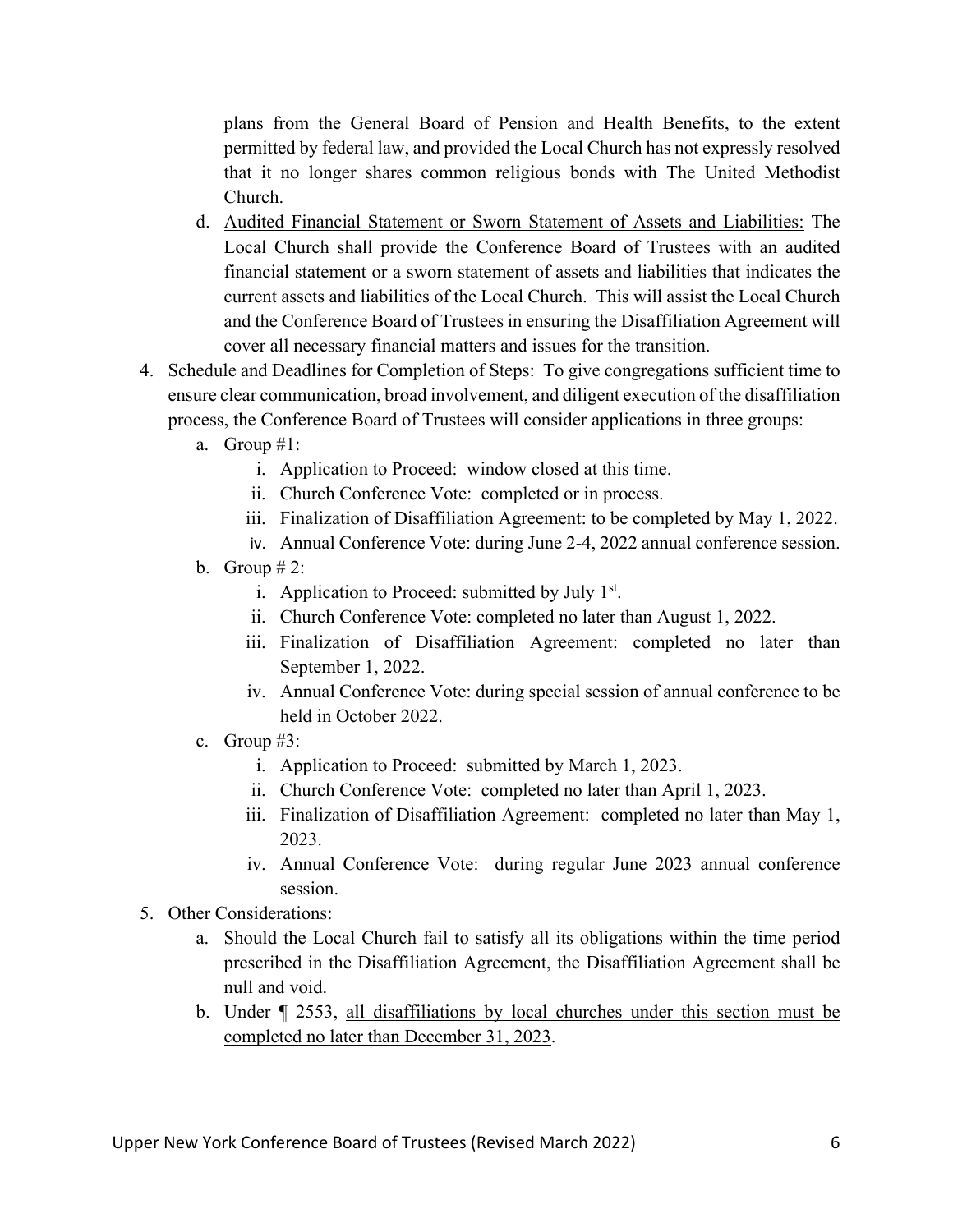Upper New York Conference Board of Trustees (Revised March 2022) 7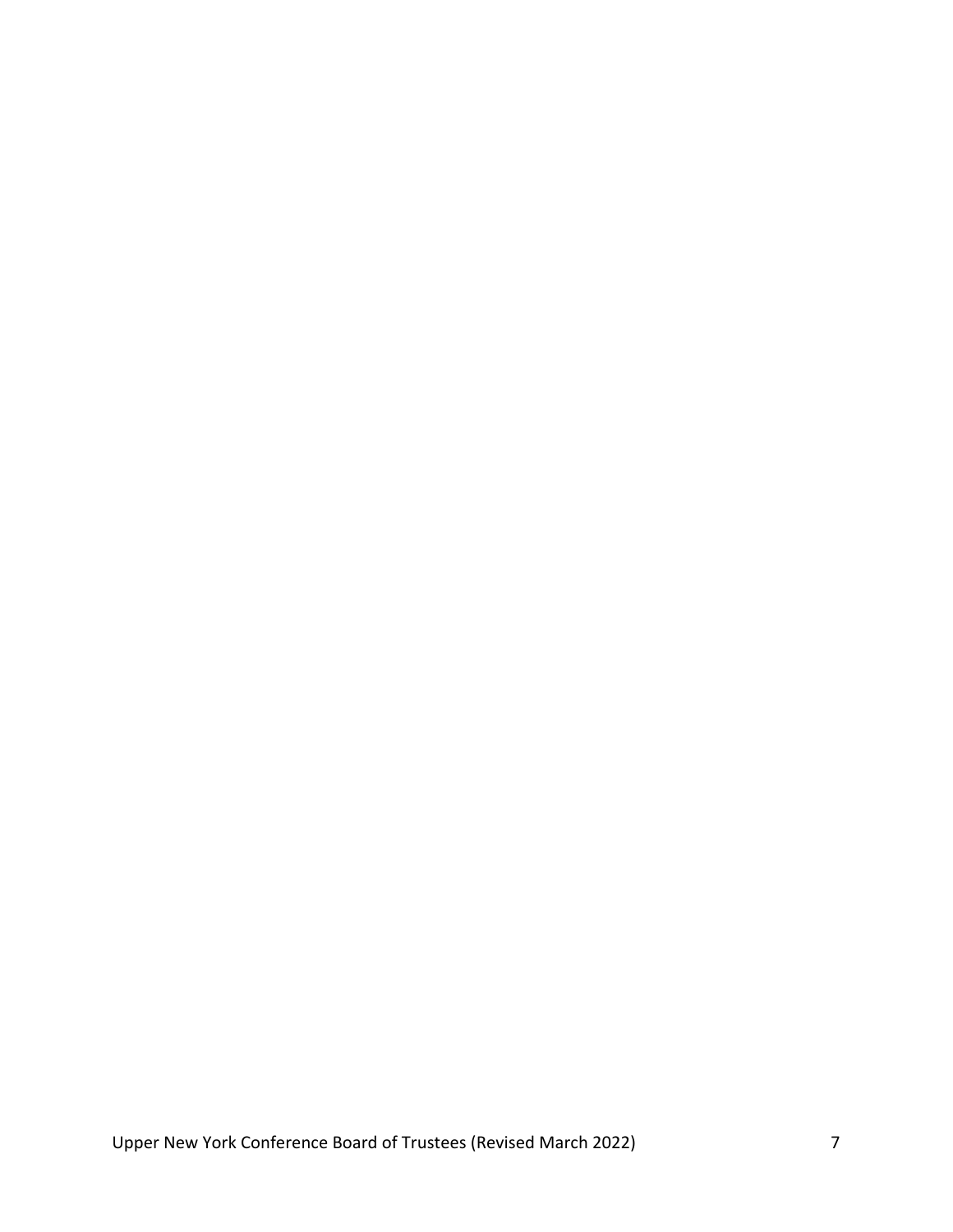#### **LOCAL CHURCH REQUEST TO EXPLORE DISAFFILIATION UNDER ¶2553**

#### **\*APPLICATION\***

According to ¶2553 of the 2016 Book of Discipline, the Local Church has a limited right to petition its annual conference to disaffiliate from the denomination "for reasons of conscience regarding a change in the requirements and provisions of the *Book of Discipline* related to the practice of homosexuality or the ordination or marriage of self-avowed practicing homosexuals as resolved and adopted by the 2019 General Conference, or the actions or inactions of its annual conference related to these issues which follow."

The first step in discerning whether God is leading your congregation to disaffiliate is for local church leaders to thoroughly and prayerfully review the attached document, "Disaffiliation of Local Churches Over Issues of Human Sexuality." Questions for clarification and understanding can be directed to your District Superintendent or the chairperson of the Conference Board of Trustees.

If after reviewing the eligibility requirements and local church obligations, a local church wishes to explore the possibility of disaffiliation, it should complete and submit a request to explore disaffiliation. Submitted applications will be reviewed by the Conference Board of Trustees, in consultation with the Bishop and Cabinet, to determine eligibility and appropriate next steps.

NOTE: please consult "Schedule and Deadlines for Completion of Steps" section on pp. 6-7 of the policy for the schedule of submission deadlines.

- I. LOCAL CHURCH REASONS FOR DISAFFILIATION: ¶2553 identifies disagreement with "change[s] in the requirements or provisions of the Book of Discipline" or "actions or inactions of [the] annual conference" related to "the practice of homosexuality or the ordination or marriage of self-avowed practicing homosexuals as resolved and adopted by the 2019 General Conference" as grounds for seeking disaffiliation from the United Methodist Church for reasons of conscience. By signing this application, church leaders are acknowledging reasons of conscience for disaffiliation and requesting permission to begin the disaffiliation process on behalf of their local church. Assuming that the application to proceed has been fully completed and signed by the Local Church representatives, the Conference Board of Trustees will accept the Local Church's statement of its "reasons of conscience" in its decision to disaffiliate without further inquiry.
- II. CONTACT INFORMATION:

Official Church Name:

Mailing Address: